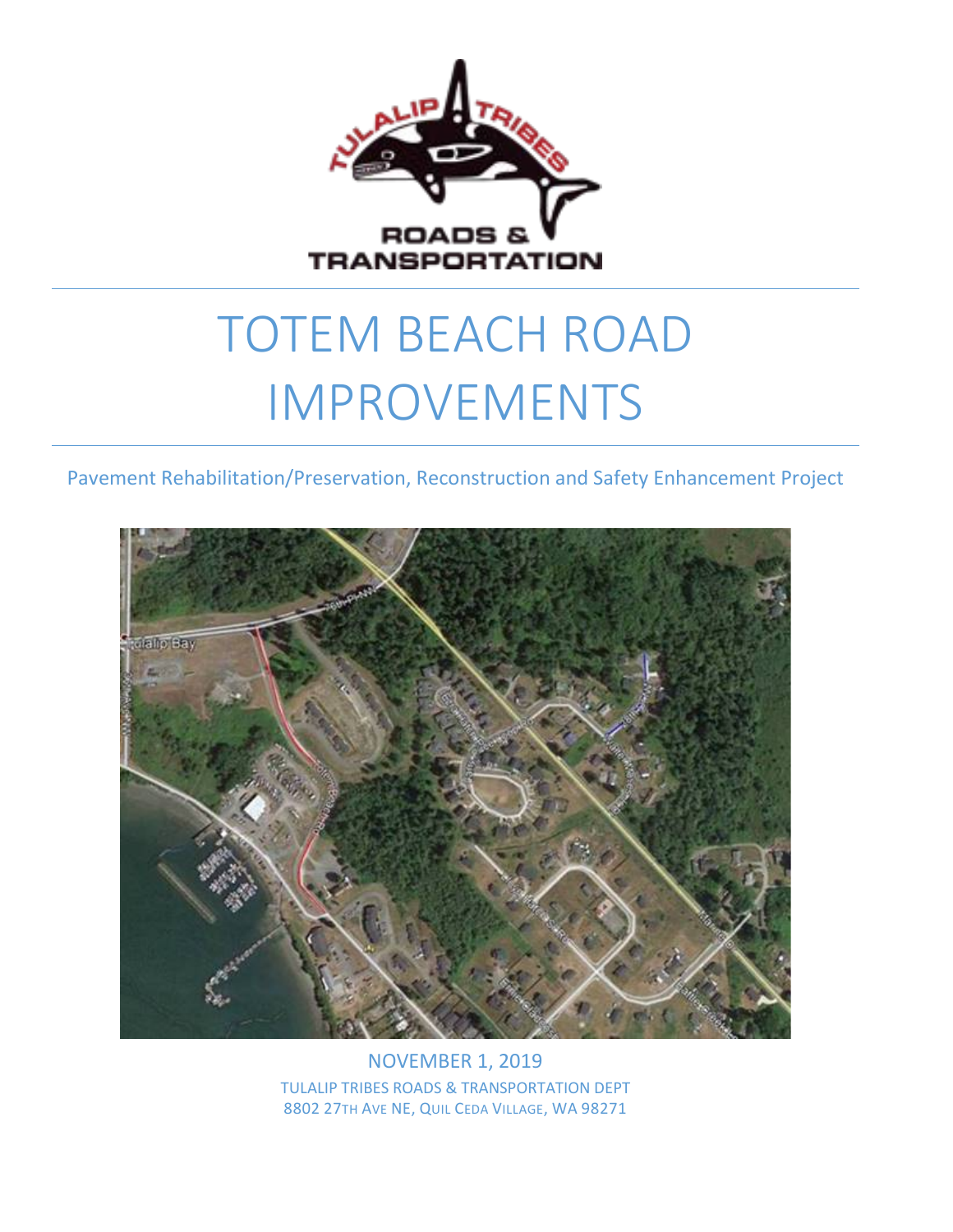# **REQUEST FOR PROPOSAL**

## **REQUEST FOR PROPOSAL The Tulalip Tribes Totem Beach Road Project Pavement Rehabilitation and Safety Improvements**

## **1.0 INTRODUCTION**

The Tulalip Tribes of Washington ("Tribes") is soliciting qualified Engineering (Construction, Infrastructure) firms to submit Proposals including preliminary and final design, engineering, and construction documents for the pavement rehabilitation and safety improvements for the Totem Beach Road project.

All proposals are required to include evidence of experience in projects of similar scale and complexity along with bonding capability in excess of the estimated cost of construction.

Proposers shall abide by The Tulalip Code, Chapter 9.05 – TERO Code which provides NAOB preference in contracting goods and services. Additionally, The Tulalip Tribes' Board of Directors has the authority to require those employers subject to The Tulalip Code, Chapter 9.05 – TERO Code and applicable federal laws and guidelines, to give preference to Indians in hiring, promotions, training, and all other aspects of employment. Proposers shall comply with The Tulalip Code and the rules, regulations, and orders of the TERO Commission. For more information about the Tulalip Code, Chapter 9.05 – TERO Code, contact The Tulalip Tribes' TERO Department at 6406 Marine Drive, Tulalip, Washington 98271, Office (360) 716- 4747 or Facsimile (360) 7160249. The Tulalip TERO Code is available for review on the Tulalip TERO website: [www.tulaliptero.com](http://www.tulaliptero.com/) [.](http://www.tulaliptero.com/)

#### **2.0 SUBMITTAL REQUIREMENTS AND DEADLINE**

Interested applicants should provide the following information:

- 1. Qualifications/Expertise of organization;
- 2. Qualifications of proposed staff;
- 3. Previous experience in producing similar plans;
- 4. Proposed project approach;
- 5. Proposed project delivery; and,
- 6. Proposed project timeline and cost per work item.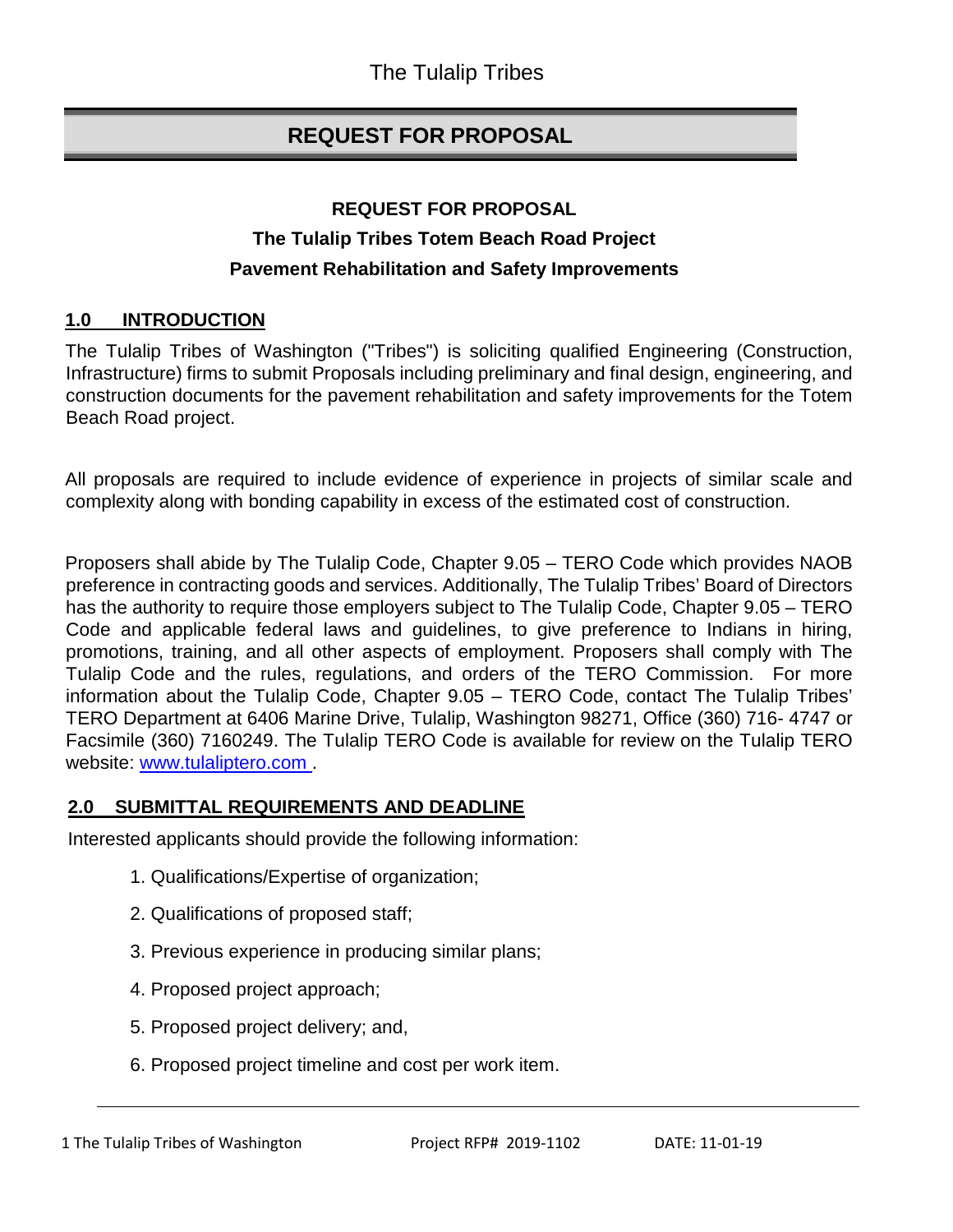An original and three (3) bound copies of the Proposal containing the information and documentation requested in this RFP must be received, in a sealed envelope, at the Quil Ceda Village Administration Office no later than **2:00 p.m. on Wednesday, December 18th, 2019.** Faxed submittals will not be accepted. Emailed proposals may be emailed to Debra Bray at [dbray@tulaliptribes-nsn.gov](mailto:dbray@tulaliptribes-nsn.gov) . Proposals sent by mail or courier shall be sent to the address below:

> Debra Bray, Tulalip Tribes Roads & Transportation Manager 8802 27<sup>th</sup> Ave NE, Quil Ceda Village, WA 98271 [dbray@tulaliptribes-nsn.gov](mailto:dbray@tulaliptribes-nsn.gov) (360) 716-5022

## **3.0 PROJECT DESCRIPTION**

Totem Beach Road is located near the Tulalip Marina. This roadway intersects to the north with 76th Place NW. Improvements include milling and resurfacing of the existing asphalt pavement to address rutting, cracking, and other distresses, which will provide a new fully paved two lane road with sidewalks on both sides of the road. Additional improvements include revisions to the storm water conveyance system, illumination and signage, ADA accommodations, and other improvements, as needed, on Totem Beach Road (Route # 0052). Speed bumps/humps are to be evaluated for need and replacement along Totem Beach Road (Route # 0052). The project design (bid documents, plans and specifications) and all physical construction on the Totem Beach Road pavement rehabilitation and safety improvements project should be completed by fall of 2020.

## **4.0 SCOPE OF SERVICES**

The consultant will be responsible for preparing engineering designs and construction documents necessary to permit, bid and re-construct or preserve roadways, including geotechnical analysis for pavement sections, surveying and base map, ADA compliance, NEPA documentation, identification of drainage, striping, signage, and lighting improvements, if warranted, right-of-way plans and needs, and permitting.

Required Design standards:

AASHTO

ADA

**MUTCD** 

Washington State Department of Ecology Stormwater Manual for Western Washington

The Tulalip Tribes have identified the following items as key elements for the Project and expect the selected Engineering (Construction, Infrastructure) firm to implement these concepts and practices on the Project. Proposers should take note of the emphasis placed upon these items.

2 The Tulalip Tribes of Washington Project RFP# 2019-1102 DATE: 11-01-19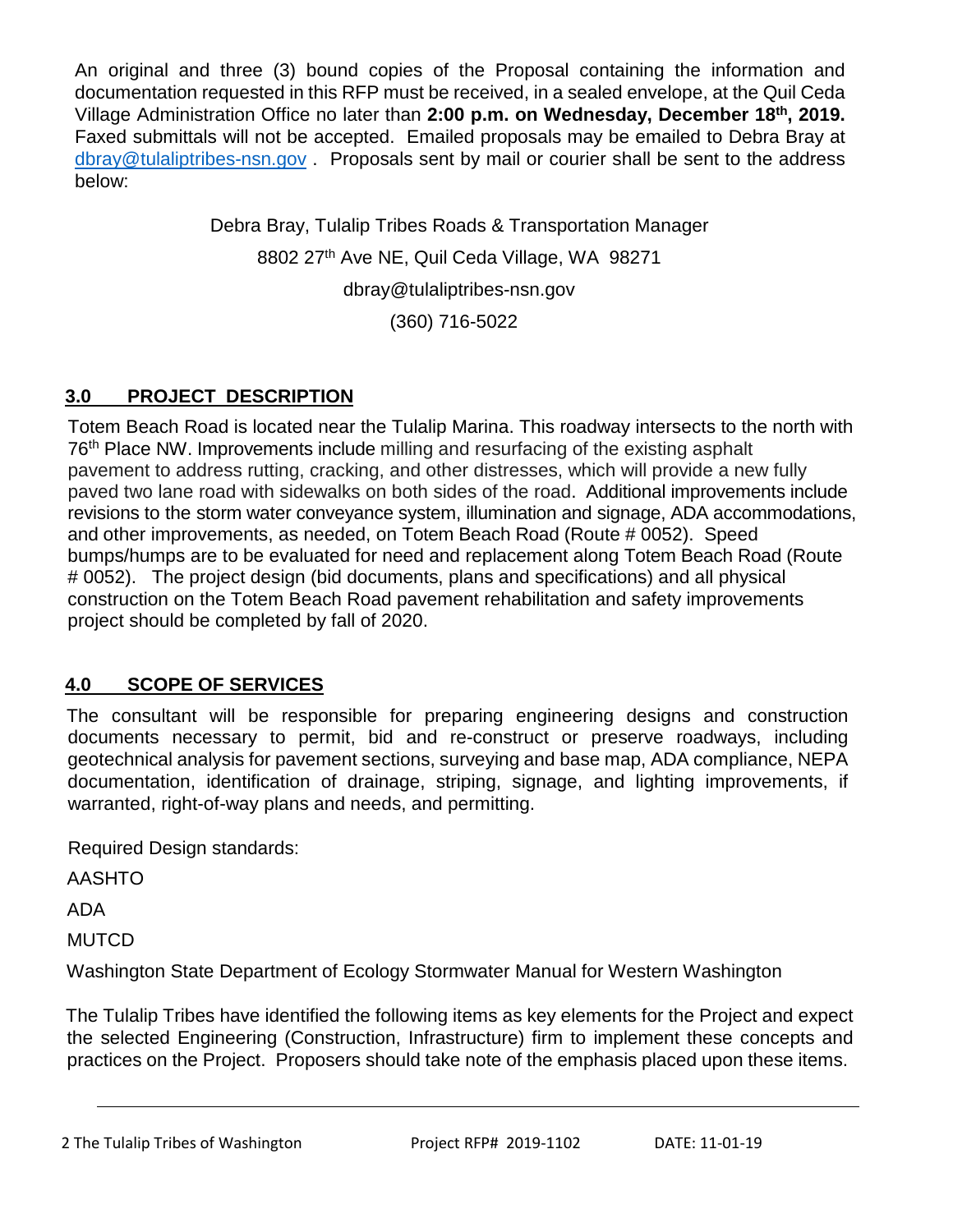- 1. TERO Participation: Native American participation in both employment and contracting on the Project is paramount. The Engineering (Construction, Infrastructure) firm selected will be required to develop a plan for maximizing TERO Participation in subcontracting and employment and for monitoring and enforcing subcontractor TERO participation requirements during construction.
- 2. Cost Estimating: Early in the design phase, the Engineering (Construction, Infrastructure) team will collaborate in the development of a cost model that will establish the initial budget parameters and controls for all of the project components and systems. This will establish the baseline for all future cost estimating efforts and evaluation of the project design against the project budget.
- 3. Design Deliverables: As the design progresses, the content, format, schedule and review process of the design deliverables will be will be established by the Tribes and design and engineering Team in accordance with the needs of the Project. The design and engineering Team shall be guided by the principles of eliminating waste, minimizing costs, maximizing efficiency, and achieving the Owner's program and quality objectives.

Below is a summary of the scope of work:

#### Field Survey:

The engineering team will conduct field survey and prepare a base map including but not limited to, section corners, property corners, monuments, control points, topography, natural features and manmade features.

#### Environmental Documents:

The engineer will take the lead in preparing the NEPA environmental review documents.

#### Permitting:

The owners representative will prepare documents and applications needed to obtain a ROW Use permits and any other permits necessary to advance this project.

#### Geotechnical Engineering:

The engineer will conduct geotechnical evaluations to determine pavement design recommendations for pavement rehabilitation projects

#### Preliminary Design:

The engineer will produce a preliminary design plan showing all proposed features to be constructed. The plan will show enough dimension and informational call outs to clearly describe the proposed features to be constructed. The preliminary design plan will then be reviewed by the Tribe.

## Draft and Final Contract Bid Documents:

The engineer will produce Draft and Final Contract Plans, including, but not limited to:

## 1. Index, Vicinity Map and Summary of Quantities Sheet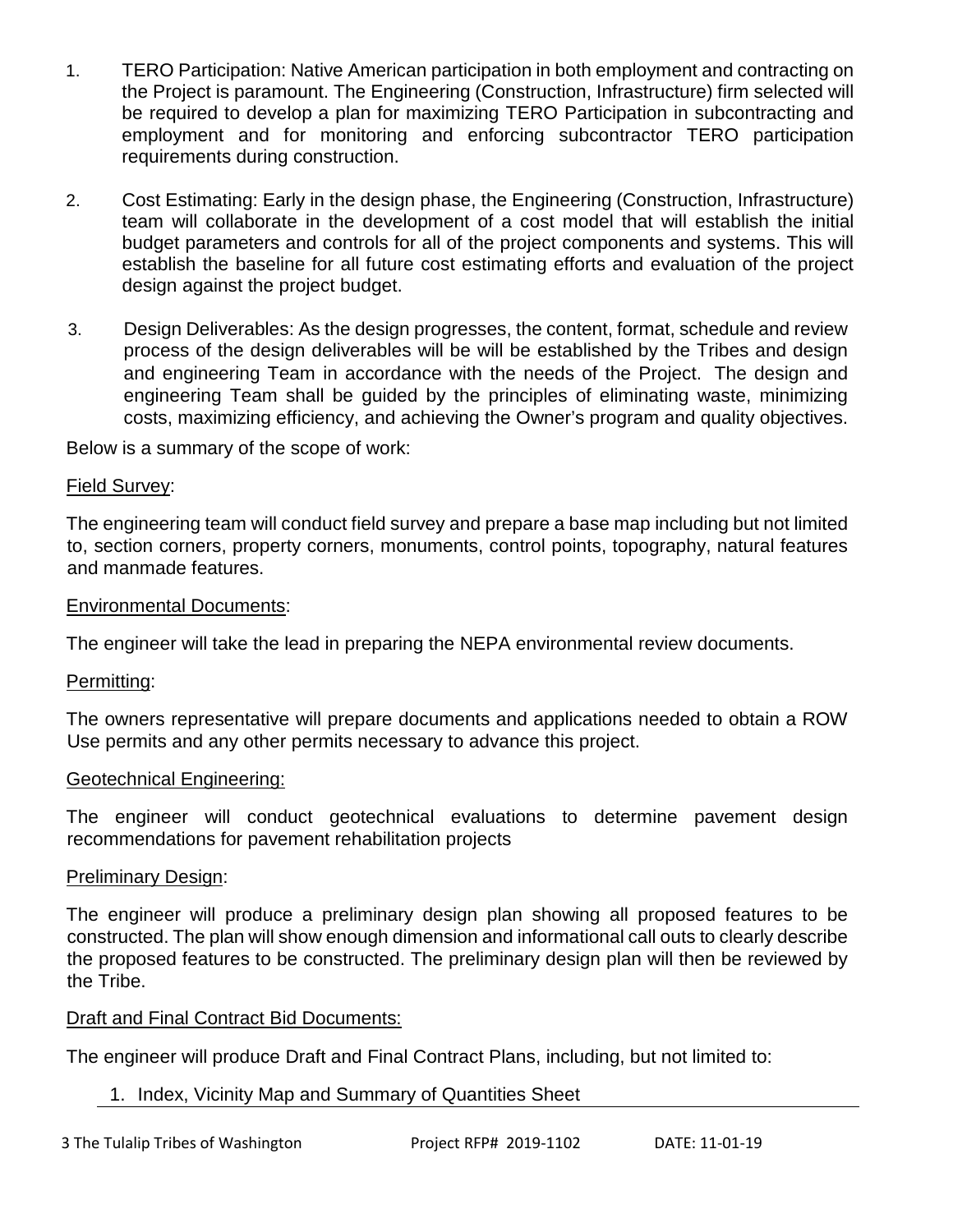- 2. Right of Way Plans and Needs
- 3. Alignment Plan and Sections
- 4. Site Preparation, TESC and Existing Utilities Plan and Details
- 5. Road and Drainage Plans and Details
- 6. Signage and Striping Plans and Details
- 7. Traffic Control Plans and Construction Staging Plans
- 8. Illumination Plans
- 9. Other Plan and Details as needed

The engineer will prepare Draft and Final Contract Specifications including amendments, general, and special provisions in MS Word 2010.

The engineer will prepare Draft and Final Engineer's Opinion of Probable Construction Costs in MS Excel format including quantities and unit bid prices using WSDOT's Unit Bid Analysis database. The engineer will create a binder to provide backup documentation of calculated quantities and unit prices. A paper copy of the engineer's opinion of probable costs backup documentation binder will be provided with the draft and final Engineer's Opinion of Probable Construction costs.

## Draft and Final Construction Working Day Estimate:

The engineer will prepare a critical path method schedule to determine the number of required working days and a proposed order of work for the construction activities. The schedule will consider all construction activities which may impact constructing the project. It will include, but not be limited to, procurement time for equipment and materials, time required to obtain permits from outside agencies, cure times, seasonal restrictions, permit restrictions and other construction complexities.

## Draft Review:

The engineer will compile the plans, special provisions and engineer's opinion of probable costs from prepared PS&E documents and submit them to the Tribes for review. The engineer will organize and facilitate the draft review and consolidate the review comments. The engineer will review the comments, prepare responses to comments and send them back to the Tulalip Tribes for approval prior to preparing the final bid documents. The engineer will address the comments received during the review process with the Tulalip Tribes.

## Construction Support:

The engineer will assist the Tulalip Tribes during the construction. The assistance during construction is provided to answer questions by the Contractor and provide clarification of the design plans, details and specifications. Additional services during construction can include construction engineering, construction documentation support, construction observation, and participation in weekly construction meetings.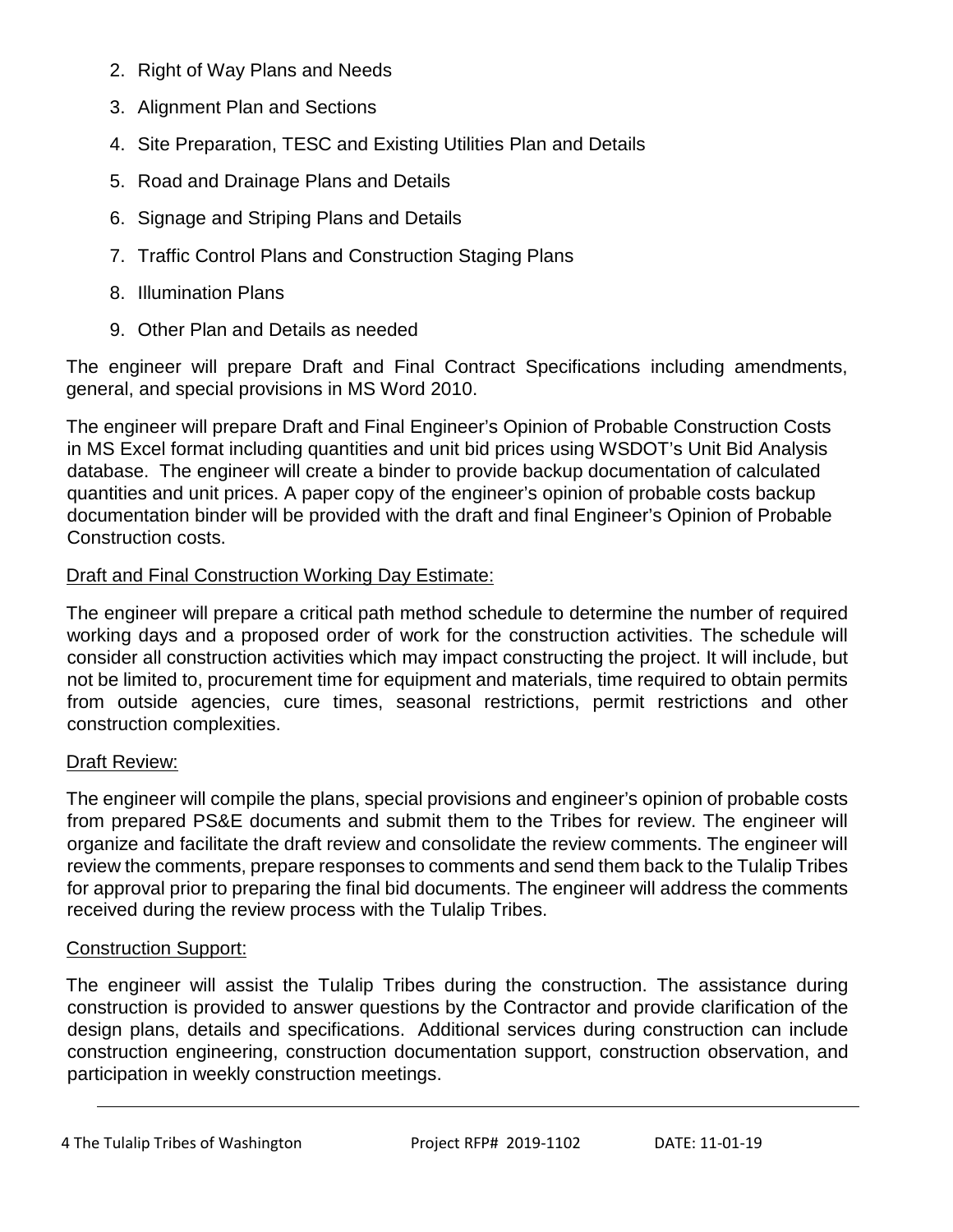## **5.0 SELECTION AND AWARD PROCESS**

The intent of this RFP is to solicit interest from Engineering (Construction, Infrastructure) firms for the project design (bid documents, plans and specifications) and consultation on the physical construction of the Totem Beach Road pavement rehabilitation and safety improvements project. A selection committee will review the written proposals. Only proposals that meet mandatory requirements will be considered. Selection will be made based upon the evaluation of the Engineering (Construction, Infrastructure) firm's qualifications, the technical merits of the proposal and the cost of the project.

The process for selection of the Engineering (Construction, Infrastructure) firm is anticipated to be as follows:

- 1. Consultant submitting a proposal will be scored and ranked on the basis of the evaluation criteria set forth in this RFP.
- 2. The Tulalip Tribes reserves the right to check references of the Contractor(s) at any time during the selection process. Should the information obtained during the reference checks cause concern regarding the firm's past performance or their ability to successfully perform the contracts to be executed based on the requirements of this RFP, the Tulalip Tribes has the sole discretion to determine a Contractor is not qualified for the Project. References can include The Tulalip Tribes, provided the Contractor has performed past project with the Tulalip Tribes, and others whether specifically listed by the proposing firm or not.

#### *Mandatory Requirements:*

- 1. Completed Proposal submitted on time
- 2. An original plus three (3) copies of the complete Proposal
- 3. Transmittal letter

#### *Qualifications, Technical Merit and Cost*

- 1. Qualifications of firm and key personnel (20 points)
- 2. Project Understanding, Approach, and Proposed Schedule (Technical Merit) (40 points)
- 3. Cost Proposal (40 points)

## TOTAL OF 100 EVALUATION POINTS

#### **6.0 INTERVIEWS**

After reviewing the Proposals, the Selection Committee may conduct interviews with the Proposers.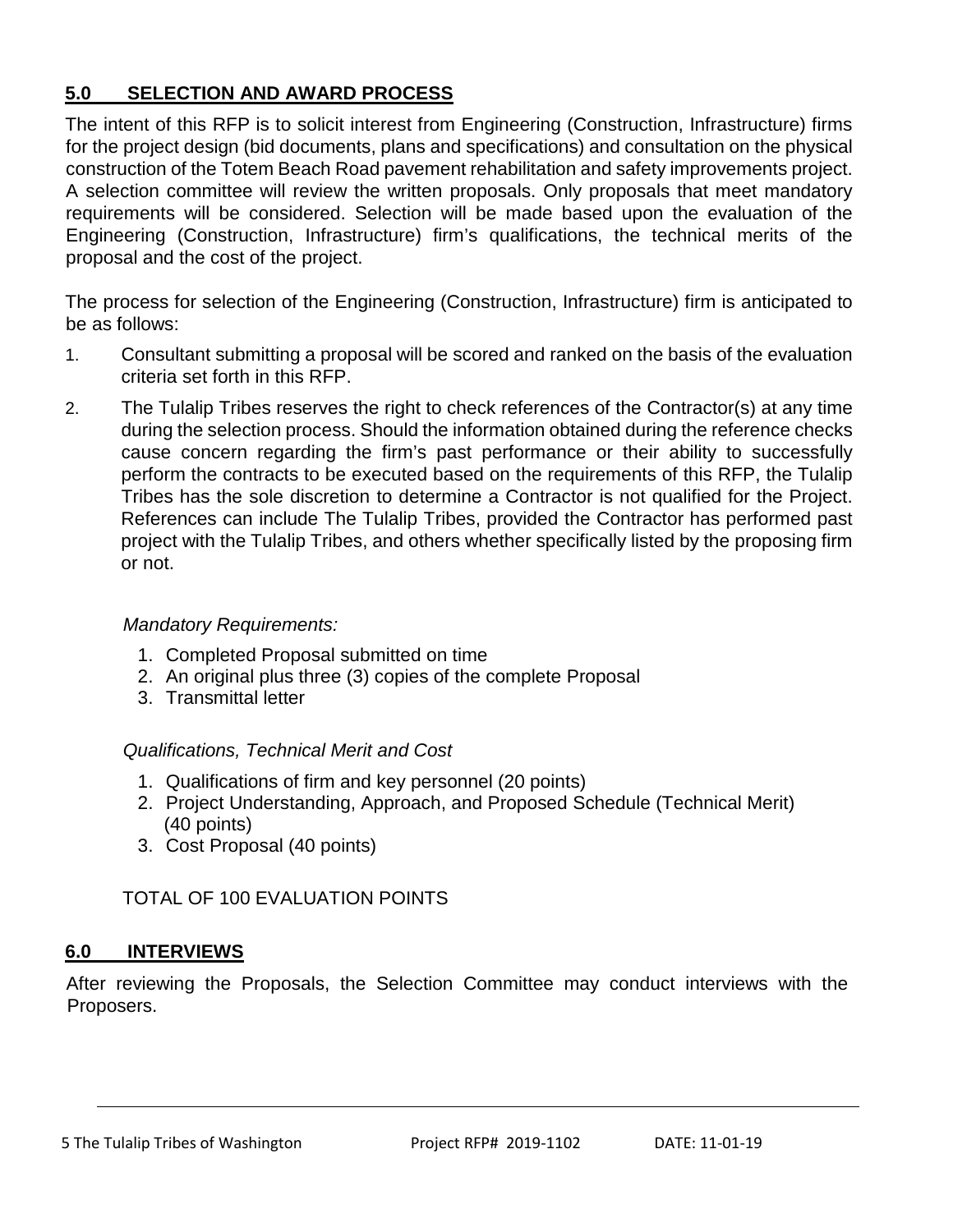## **7.0 SUBMISSION FORMAT**

Every Proposer must reply to each of the evaluation criteria set forth below in a clear and concise manner. Responses must be in the same order as listed, clearly separated and labeled by response. Brevity is preferred. Do not duplicate information presented in the Submission. Pay attention to specific requests for information. Organize the Submission in a manner that enables the selection committee to quickly access the requested, and pertinent, information. Proposals shall be submitted on 8 ½ x 11 pages unless otherwise requested and in a sealed envelope.

**1.TERO Certification**: Native American Owned Businesses (NAOBs) submitting proposals shall submit evidence of certification from the Tulalip Tribes' TERO (Tribal Employment Rights Ordinance) office as being a certified NAOB or Tulalip Tribal Member NAOB with their Submission in order to obtain the preferences provided for in this RFP.

- **2. Proof of Bond and insurance**
- **3. Washington State Contractors licenses**
- **4. Detailed cost estimate**

## **8.0 FINAL SELECTION**

The Tulalip Tribes of Washington intend to select the Engineering (Construction, Infrastructure) Team that meets the criteria set above from the Submission and the Interview (if held). Final selection must be approved by and shall be at the sole discretion of the Tulalip Tribes' Board of Directors. The Tulalip Tribes reserve the right to select any responsive and responsible Firm they determine.

## **9.0 RIGHT OF REJECTION**

The Tulalip Tribes of Washington reserves without limitation and may exercise at its sole discretion, the following rights and conditions with regard to this Procurement process:

- 1) To cancel the Procurement process and reject any and all RFPs and/or Proposals;
- 2) To waive any informality or irregularity;
- 3) To revise the Procurement Documents and schedule via an addendum;

4) To reject any Proposer that submits an incomplete or inadequate response or is not responsive to the requirements of this RFP;

5) To require confirmation of information furnished by a Proposer, require additional information from a Proposer concerning its Submittal and require additional evidence of qualifications to perform the work described in this RFP;

6) To provide clarifications or conduct discussions, at any time, with one or more Proposers;

7) To contact references that are not listed in the Proposer's Submittals and investigate statements on the Proposals and/or qualification of the Proposer and any firms or individuals identified in the Proposal;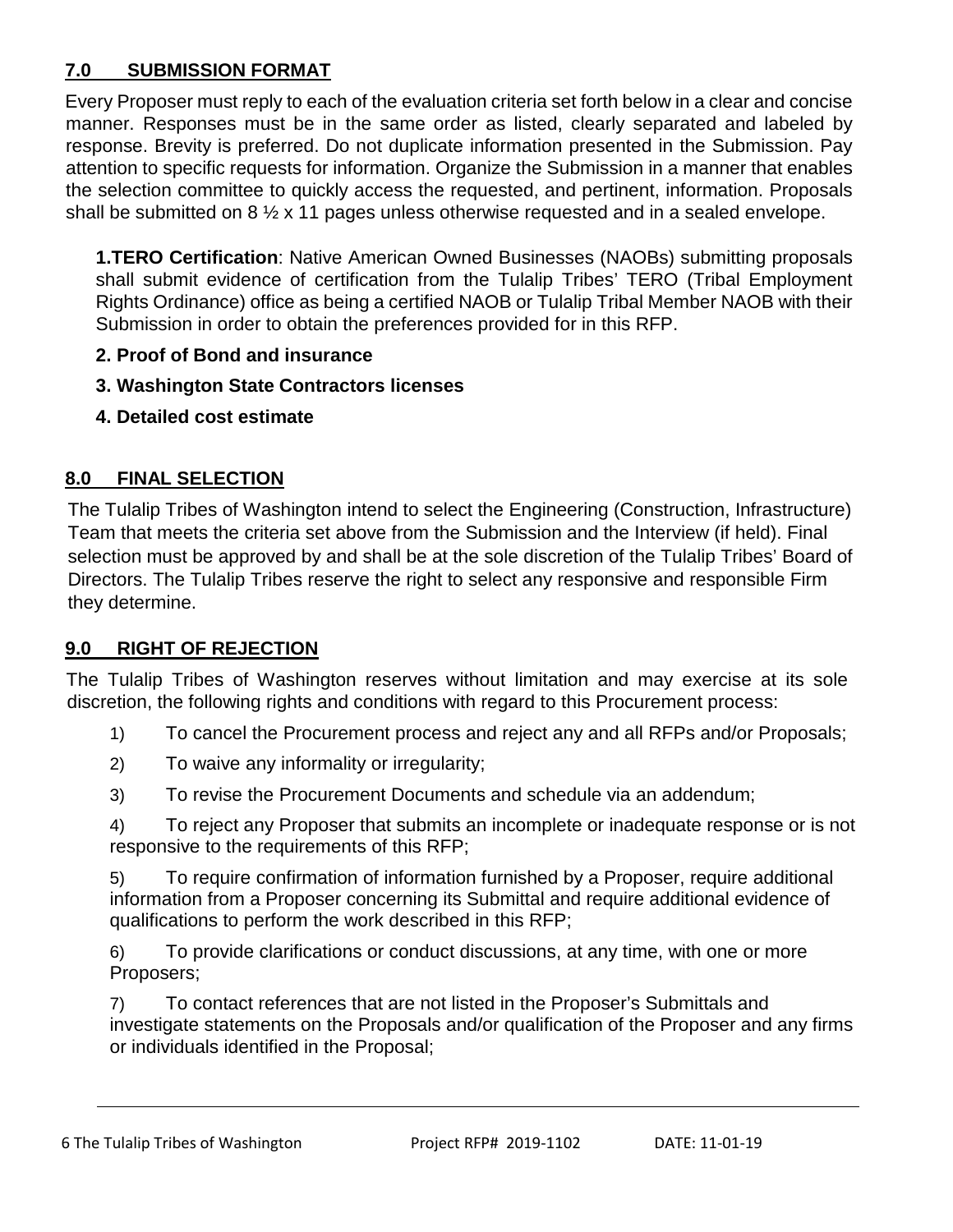8) To consider alternative technical concepts and/or approaches identified by Proposers;

9) To take any action affecting the RFP process or the Project that is determined to be in the Owner's best interests; and

10) Approve or disapprove of the use of particular Sub consultants, Subcontractors, or Key Team Members and/or substitutions and/or changes to Subconsultants, Subcontractors, or Key Team Members from those identified in the Proposal, such approval or disapproval shall not be unreasonably exercised.

## **10.0 PRODUCT OWNERSHIP**

All drawings, specifications and other documents and electronic data, including such documents that are furnished by any proposer to Owner pursuant to this RFP ("Work Product") are deemed to be instruments of service and design, and engineering firm shall retain the ownership and property interests therein, including but not limited to any intellectual property rights, copyrights and/or patents, subject to the provisions set forth below. Notwithstanding the above, any portion of any Proposal that consists of architectural and other design elements and specifications that are unique to the Project will be the property of the Tulalip Tribes of Washington, including but not limited to any intellectual property rights, copyrights and/or patents. Proposers shall specifically designate those portions of the Work Product for which ownership in the Work Product meet the above definition and that shall be transferred. Such grant and transfer are conditioned on Owner's express understanding that any alteration of the Work Product without the involvement of the Proposer is at Owner's sole risk and without liability or legal exposure to the Proposer or anyone working by or through the Proposer, including Design Consultants of any tier.

## **11.0 LICENSING REQUIREMENTS**

All individuals, businesses, entities, and organizations engaged in business activities on the Tulalip Indian Reservation shall obtain a Tulalip Tribal Business License. This applies to all contractors, subcontractors, materialmen, suppliers, and consultants, regardless of tier or location, working on the project.

The Engineering (Construction, Infrastructure) firm shall be licensed by the State of Washington.

Note: Any professional or business licenses required will be the sole cost and responsibility of the Engineering (Construction, Infrastructure) firm.

## **12.0 SUBMISSION DEVELOPMENT COSTS**

The Owner accepts no liability for the costs and expenses incurred by firms in responding to this Procurement. Each Proposer that enters into the Procurement process shall prepare the required materials and the Proposal at its own expense and with the express understanding that it cannot make any claims whatsoever for reimbursement from the Owner for the costs and expenses associated with the process.